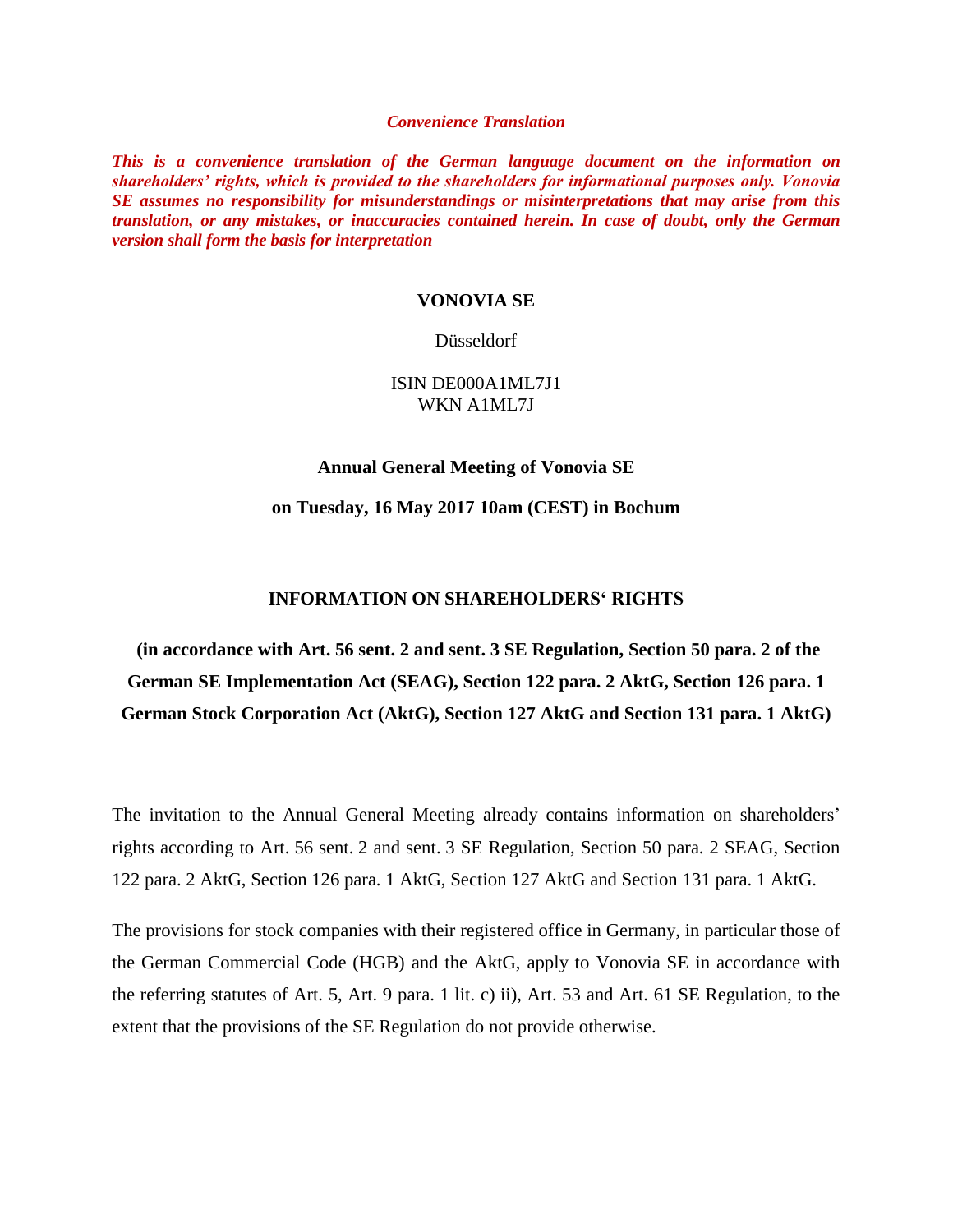The following remarks complement the information already contained in the invitation to the Annual General Meeting and serve as an additional explanation of the shareholder's rights.

# **1. Shareholders' Motions to add Items to the Agenda pursuant to Art. 56 sent. 2 and sent. 3 SE Regulation, Section 50 para. 2 SEAG and Section 122 para. 2 AktG**

One or more shareholders, whose shares jointly equate to five per cent of the share capital, or to the sum of EUR 500,000.00 (this being equivalent to 500,000 shares), may demand that items be added to the agenda and be made public. This quorum is required for requests to add items to the agenda made by shareholders of a European company, (SE) pursuant to Art. 56 sent. 3 SE Regulation in conjunction with Section 50 para. 2 SEAG; Section 50 para. 2 SEAG corresponds with the rules stipulated in Section 122 para. 2 para 1 AktG.

Each new item must be accompanied by a justification or a proposed resolution.

The requests to add items to the agenda must be addressed to the Management Board in writing and must be received by the Company at least 30 days in advance of the meeting. The deadline for the receipt of such requests is therefore, 24:00 (CEST) on Saturday, 15 April 2017. Requests received subsequently will not be considered.

We ask that any requests to add items to the agenda be submitted to the following address:

Vonovia SE - Vorstand - Philippstraße 3 44803 Bochum

Additions to the agenda, which are to be published, shall be published in the Federal Gazette (*Bundesanzeiger*) immediately after receipt. They shall also be published on the Company's website at http://investoren.vonovia.de/hv and the shareholders shall be notified of them, in accordance with Section 125 para. 1 sent. 3 and para. 2 AktG.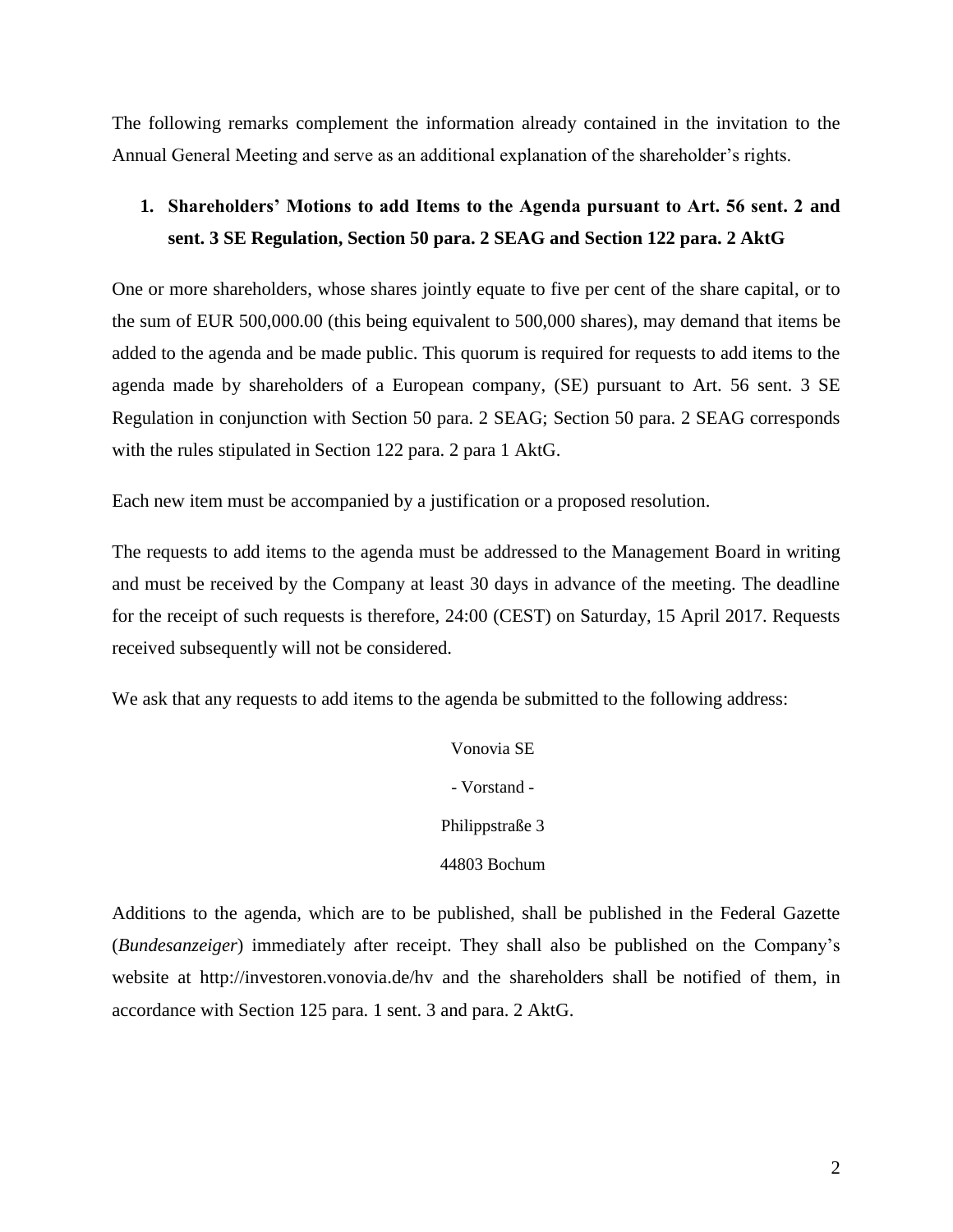# **2. Shareholders' Countermotions and Appointment Proposals pursuant to Sections 126 para. 1 and 127 AktG**

Every shareholder has the right to file a countermotion in the Annual General Meeting in relation to specific items on the agenda, to contest proposals made by the Management Board and/or Supervisory Board. Countermotions have to be provided with a justification if they are be published before the Annual General Meeting by the Company. Countermotions, appointment proposals, and other inquiries from shareholders to the Annual General Meeting must be submitted to the following address only:

> Vonovia SE - Rechtsabteilung - Philippstraße 3 44803 Bochum Telefax: +49 (0) 234 314 2944 E-Mail: hauptversammlung@vonovia.de

Countermotions and appointment proposals sent to any other address do not have to be published.

A countermotion and the statement of its grounds does not need be published, pursuant to Section 126 para 2 sentence 1 AktG,

- 1. insofar as the Management Board would become criminally liable through publication,
- 2. if the countermotion would result in a resolution by the Annual General Meeting, which would be illegal or would violate the articles of association,
- 3. if the justification contains statements which are obviously false or misleading in material respects, or which are libelous,
- 4. if a countermotion of such a shareholder based on the same facts has already been published with respect to a General Meeting of the Company pursuant to Section 125 AktG,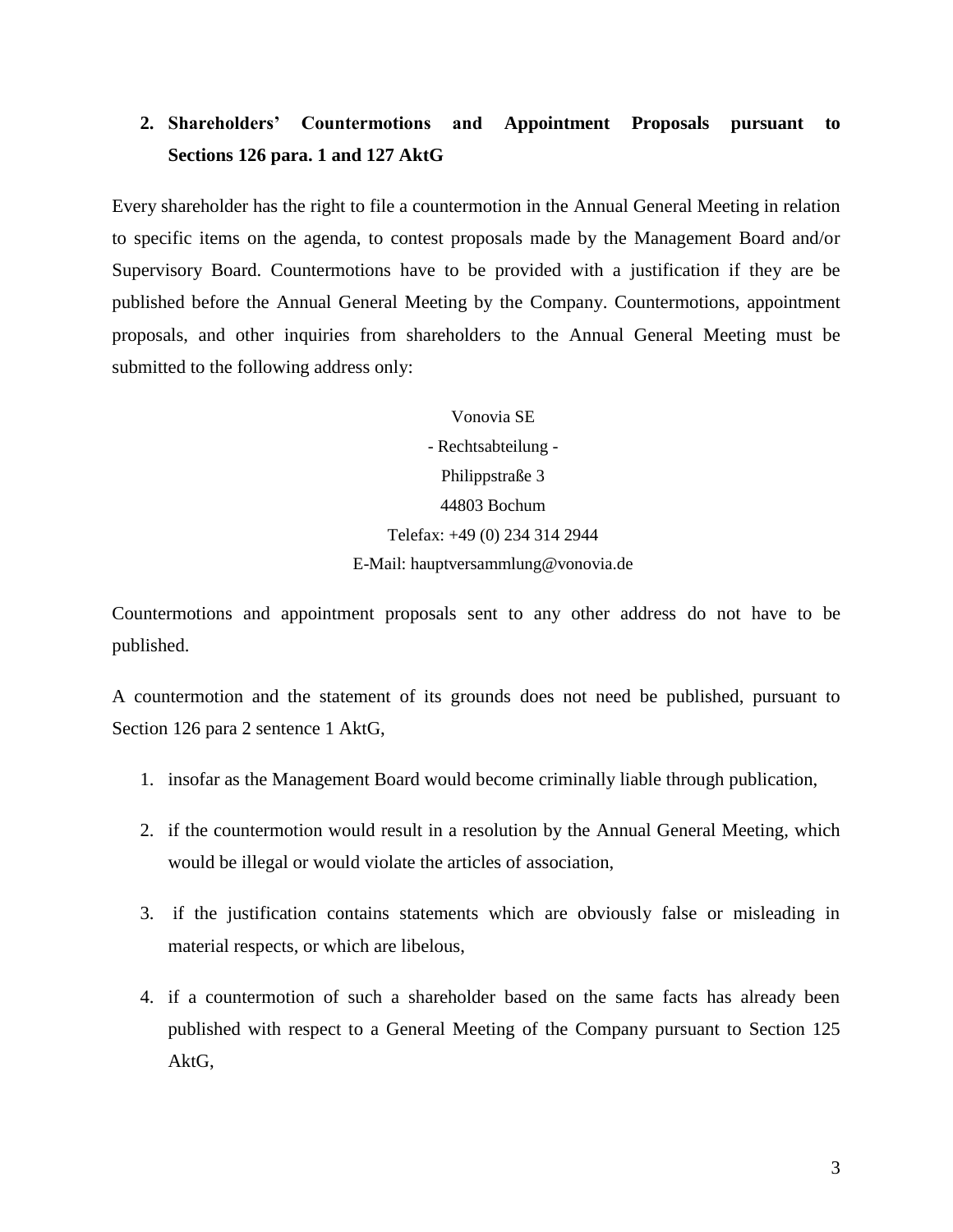- 5. if the same countermotion, brought by a shareholder and based on essentially identical grounds, has already been published pursuant to Section 125 AktG, in at least two General Meetings of the Company within the past five years and fewer than onetwentieth of the share capital represented had voted in favour of this countermotion at the General Meeting,
- 6. if the shareholder indicates that he/she will neither attend nor be represented at the Annual General Meeting, or
- 7. if, within the past two years at two General Meetings, the shareholder has failed to make a countermotion communicated by him, or instructed one to be made on his behalf,.

The same applies *mutatis mutandis* to the publication of appointment proposals. Additionally, the Management Board does not need to publish appointment proposals for the election of members of the Supervisory Board and auditors, if such proposals do not include the name, the profession, and the place of residence of the individual being put forward, in case of legal persons, the name of the company and corporate seat, and in the case of appointment proposals for the election of members of the supervisory board, if they do not include details concerning their membership in other statutory supervisory boards. Details with regard to membership in comparable domestic and foreign controlling bodies of economic enterprises must also be provided. Appointment proposals do not require a justification.

The justification for countermotions and appointment proposals do not have be published if they are longer than 5,000 characters in total. If several shareholders file countermotions with respect to the same resolution item, or make the same appointment proposal, the Management Board may combine such countermotions or appointment proposals and the respective justifications (if any).

Countermotions and appointment proposals by shareholders to be published, including the name of the shareholder as well as justification to be published, and any statement of the management, will be published on the Company's website immediately upon receipt at http://investoren.vonovia.de/hv. All countermotions and appointment proposals pertaining to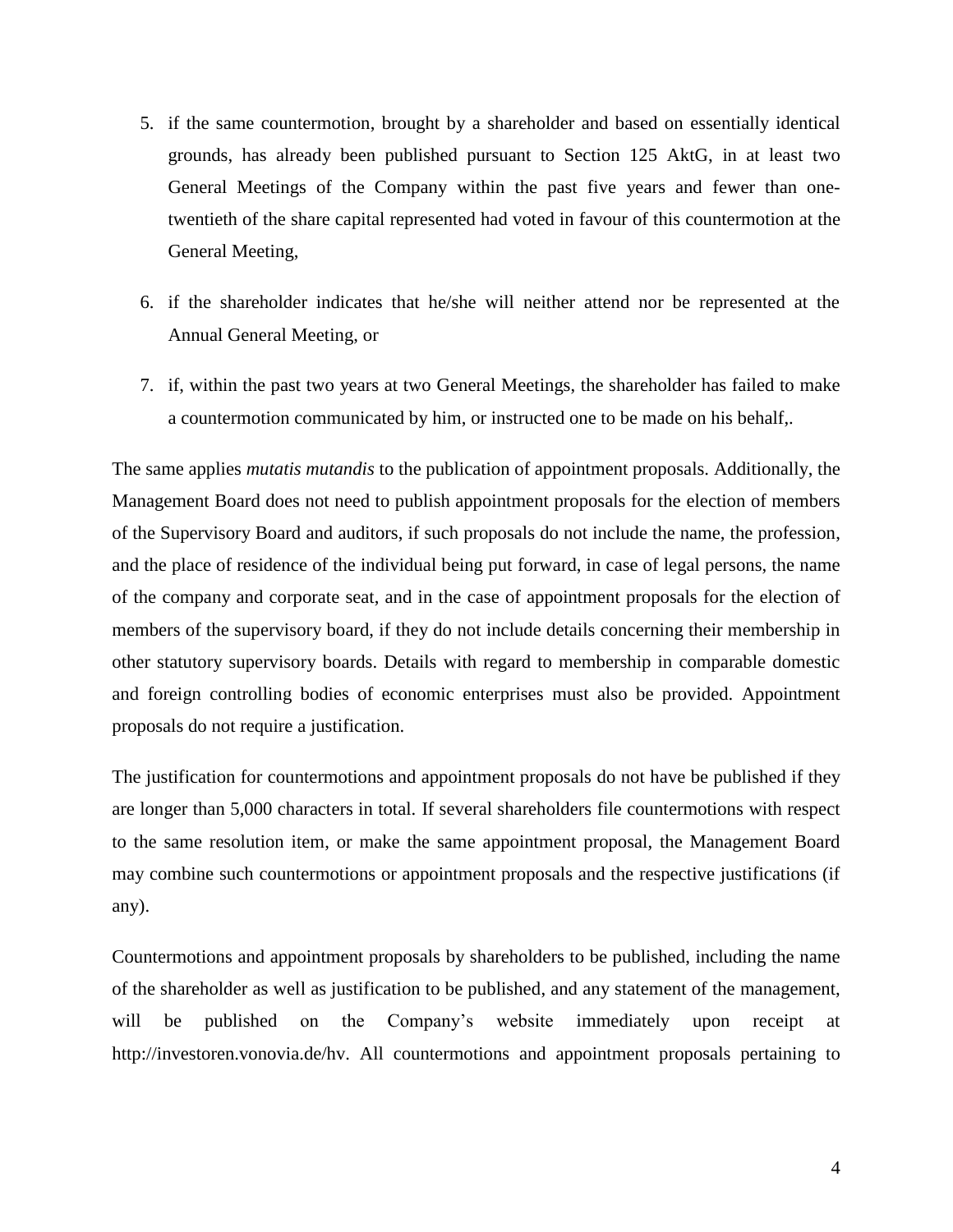items on this agenda, received at the above address by 24:00 (CEST) on Monday, 1 May 2017 , will be duly considered.

Countermotions become effective only, if they are put forward during the Annual General Meeting. The right of each shareholder to put forward countermotions regarding the various items on the agenda during the Annual General Meeting, without previously submitting them to the Company in due time, remains unaffected.

### **3. Right to Information pursuant to Section 131 para. 1 AktG**

Upon request, the Management Board must provide each shareholder with information regarding the Company's affairs at the Annual General Meeting, insofar as such information is necessary for the proper assessment of an item of the agenda. This obligation to provide information applies equally to the Company's legal and business relations with an affiliated company. The duty of the Management Board of a parent company (Section 290 para. 1 and 2 HGB) to provide information at the Annual General Meeting, to which the consolidated financial statements and the consolidated management report are presented also includes the situation of the company group and the companies included in the consolidated financial statements.

The Managing Board may refuse to provide information,

- 1. to the extent that providing such information is, according to sound business judgment, likely to cause material damage to the Company or an affiliated company;
- 2. to the extent that such information relates to tax valuations or the amount of certain taxes;
- 3. with regard to the difference between the value at which items are shown in the annual balance sheet and the higher market value of such items, unless the Annual General Meeting is to approve the annual financial statements;
- 4. with regard to the methods of classification and valuation, if disclosure of such methods in the notes suffices to provide a clear view of the actual condition of the Company's assets, financial position and profitability within the meaning of Section 264 para.2 HGB; the foregoing shall not apply if the Annual General Meeting is to approve the annual financial statements;